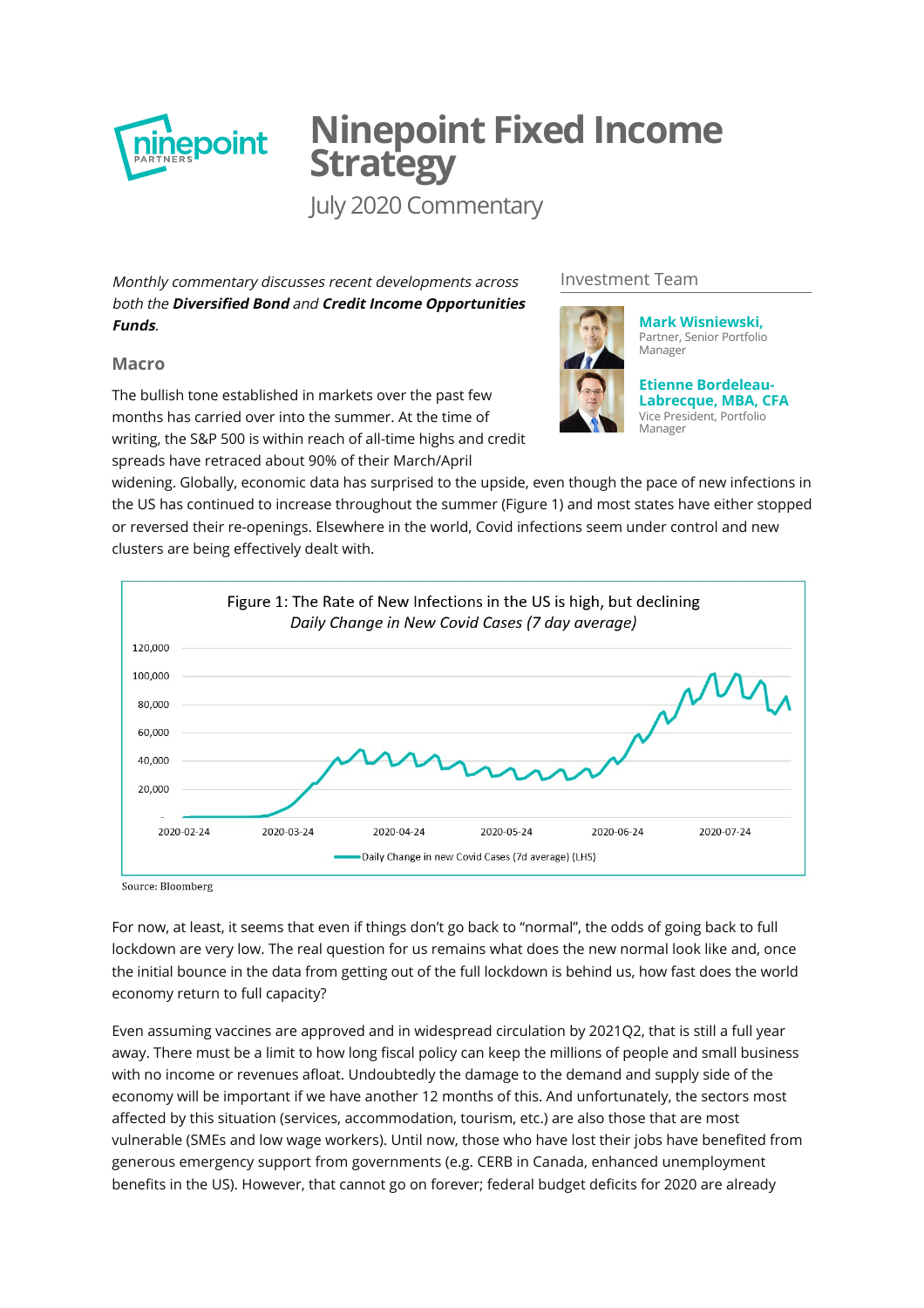forecasted to be 11.2% of GDP in Canada and 17.4% in the US<sup>i</sup>. Canada's credit rating has already been downgraded one notch by Fitch, a rating agency. At the same time, if those benefits expire, what will these people do? The various small businesses where many lower income earners work have either disappeared or don't have the same level of business as they used to. Are we throwing good money after bad by keeping many of these businesses afloat, even if the business model doesn't work in the new normal? We do not know what the answers to these questions are, and no doubt policy makers across the world are pondering what to do next. It seems that either way, these policy choices boil down to a gigantic intertemporal trade-off: suffer sharper pain now (i.e. let benefits expire) or avoid immediate pain and suffer for longer later (i.e. massive debt overhang).

Our hunch is that politicians facing re-election will be happy to kick the can down the road and keep spending to keep the economy artificially afloat, particularly when central banks, implicitly or explicitly, have seemingly unlimited room to buy government bonds and expand unconventional monetary policy. The US election in November is complicating this process, but ultimately no political party will want to be held responsible for the consequences of stopping assistance. While we absolutely disagree with the premises of the current market narrative, this probably means we remain in this risk-on, nothing-cango-wrong paradigm for a little while longer.

# **Credit**

In credit, the song remains the same. Low primary issuance (supply) coupled with record low interest rates (hunt for yield) and strong industry inflows (cash to be deployed) has created a very solid technical backdrop. In the US investment grade market, we have now retraced 90% of the Spring widening. In Canadian IG, the market never widened as much as the US as its always a bit slower to react, so the same figure now stands at 75%<sup>ii</sup>. Still, spreads are about 40% wider than the cycle tights we reached in January (Figure 2), making investment grade bonds attractive, on a relative basis. Barring an external shock, we expect this technical backdrop to push spreads tighter into the fall, but perhaps at a slowing pace.



Source: Bloomberg

# **Diversified Bond Fund (DBF)**

The DB fund performed well in July, returning 1.4%. The portfolio composition continues to be relatively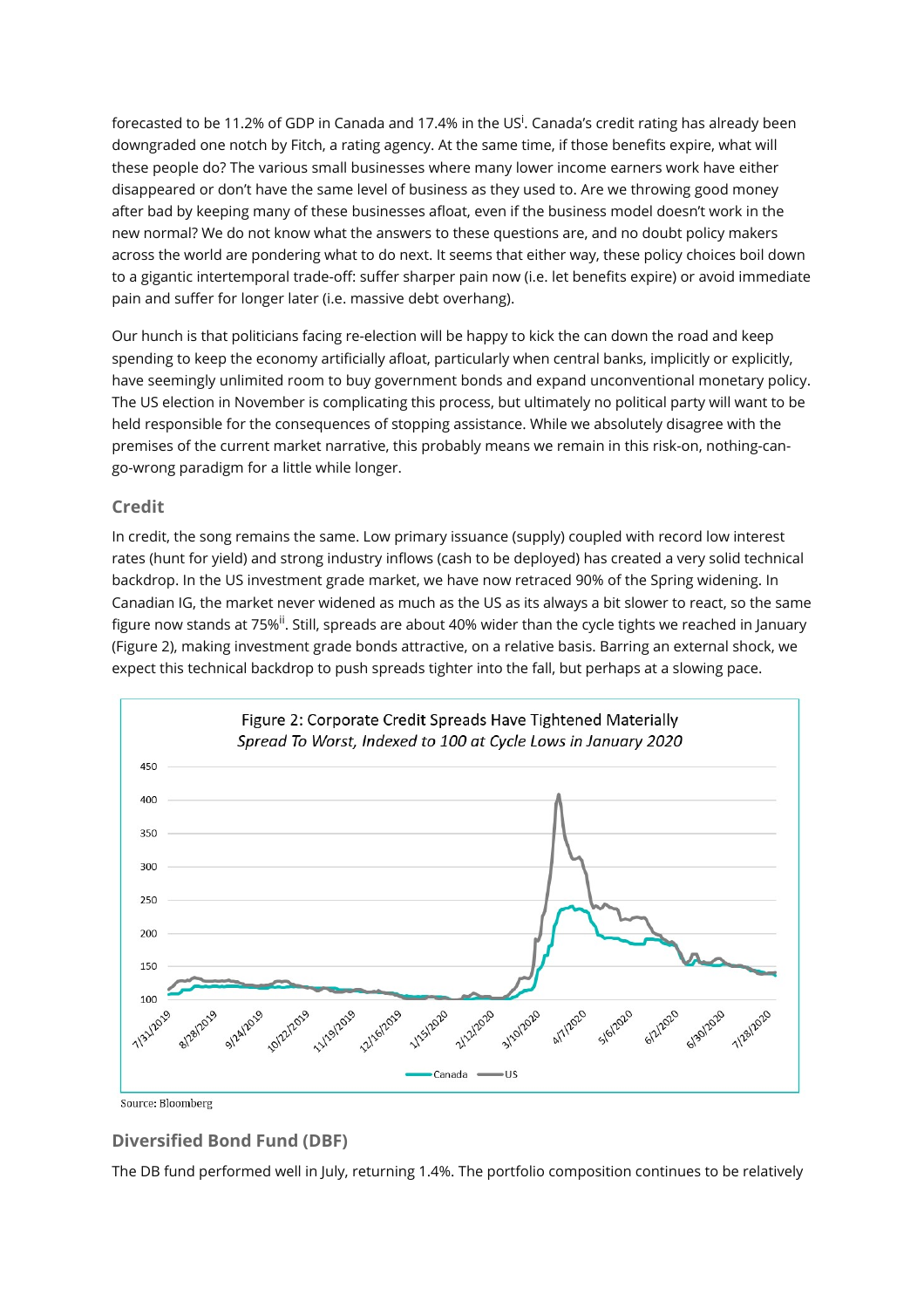stable. We have maintained our short position in HYG, monetizing the calls we owned against it. Duration edged slightly higher as we bought a few US 30-year government bonds to round up our Government Bond exposure to 10%. In high yield, we continue to favour a defensive approach, sticking with higher quality crossovers and fallen angels. We are content with the current portfolio positioning, as it provides a good balance between credit exposure (which is benefiting from the factors mentioned above) and defensive positions (i.e. government bonds and short HYG).

|                                              | <b>Limits</b>   |         |         |          |      |      |         |         |      |      | Mar 2018 Jun 2018 Sept 2018 Dec 2018 Mar 2019 Jun 2019 Sept 2019 Dec 2019 Mar 2020 June 2020 | <b>Jul 2020</b> | <b>Outlook</b>    |
|----------------------------------------------|-----------------|---------|---------|----------|------|------|---------|---------|------|------|----------------------------------------------------------------------------------------------|-----------------|-------------------|
| Government<br><b>Bonds</b>                   | 100%            | 0%      | $-4%$   | 2%       | 1%   | 7%   | 22%     | 28%     | 13%  | 9%   | 9%                                                                                           | 10%             | $\leftrightarrow$ |
| <b>Investment Grade</b>                      | 80%             | 56%     | 66%     | 73%      | 76%  | 72%  | 58%     | 61%     | 58%  | 78%  | 80%                                                                                          | 79%             | $\leftrightarrow$ |
| <b>High Yield</b>                            | 40%             | 24%     | 17%     | 16%      | 13%  | 14%  | 9%      | 7%      | 6%   | 13%  | 11%                                                                                          | 11%             | $\leftrightarrow$ |
| <b>Emerging Market</b><br><b>Governments</b> | 10%             | 0%      | 0%      | 0%       | 0%   | 0%   | 0%      | 0%      | 0%   | 0%   | 0%                                                                                           | 0%              | $\leftrightarrow$ |
| <b>Preferred Equities</b>                    | 10%             | 6%      | 6%      | 6%       | 2.5% | 0.7% | 0%      | 0%      | 0%   | 0%   | 0%                                                                                           | 0%              | $\leftrightarrow$ |
| <b>Common Equities</b><br>& ETFs             | 10%             | 0%      | 0%      | 1.5%     | 1.5% | 4.3% | 2.4%    | $-1.3%$ | 0%   | 0%   | $-6%$                                                                                        | $-6%$           | $\leftrightarrow$ |
| <b>Derivatives</b>                           | $+/- 2.5%$      | $+0.5%$ | $-0.1%$ | $-0.05%$ | 0.0% | 0.0% | $-0.2%$ | 0.0%    | 0.2% | 0%   | 0%                                                                                           | 0%              | N/A               |
| Cash and<br><b>Equivalents</b>               |                 | 14%     | 15%     | 1.5%     | 6%   | 2%   | 9%      | 6%      | 22%  | 0%   | 6%                                                                                           | 6%              | $\leftrightarrow$ |
| <b>Total</b>                                 |                 | 100%    | 100%    | 100%     | 100% | 100% | 100%    | 100%    | 100% | 100% | 100%                                                                                         | 100%            |                   |
| <b>Duration</b>                              | 1 to 8<br>vears | 2.1     | 2.3     | 1.0      | 2.4  | 3.4  | 5.4     | 6.5     | 4.3  | 3.8  | 5.9                                                                                          | 6.3             | $\leftrightarrow$ |
| Geographic<br>(% North<br>America)           | >75%            | 90%     | 89%     | 93%      | 91%  | 87%  | 85%     | 86%     | 85%  | 92%  | 92%                                                                                          | 92%             | $\leftrightarrow$ |
| <b>Unhedged FX</b><br><b>Exposure</b>        | 20%             | 0%      | 0%      | 0%       | 0%   | 0%   | 6%      | 5%      | 3%   | 3%   | 5%                                                                                           | 6%              | $\leftrightarrow$ |

# **Diversified Bond Fund Portfolio Characteristics**

Source: Ninepoint Partners

# **Credit Income Opportunities Fund (Credit Opps)**

The Credit Opps continues to perform very well, with the fund returning 3.37% in July. As mentioned last month, we have started to slowly reduce credit risk in the portfolio, taking HY down to 20% from 28%. Leverage is also mildly lower, at 1.61x; expect us to continue to decrease leverage in the coming months. Over the last quarter we added two loans to the portfolio. In this environment loans have become very attractive investments as they earn roughly double the yield on a high yield bond and we are senior secured in the capital structure.

Given the current backdrop, the Credit Opps is uniquely positioned to deliver a solid year to investors. The fund yields 7.1%, has very low duration risk and benefits from credit hedges (HYG short) to protect the downside, should credit volatility increase in the coming months.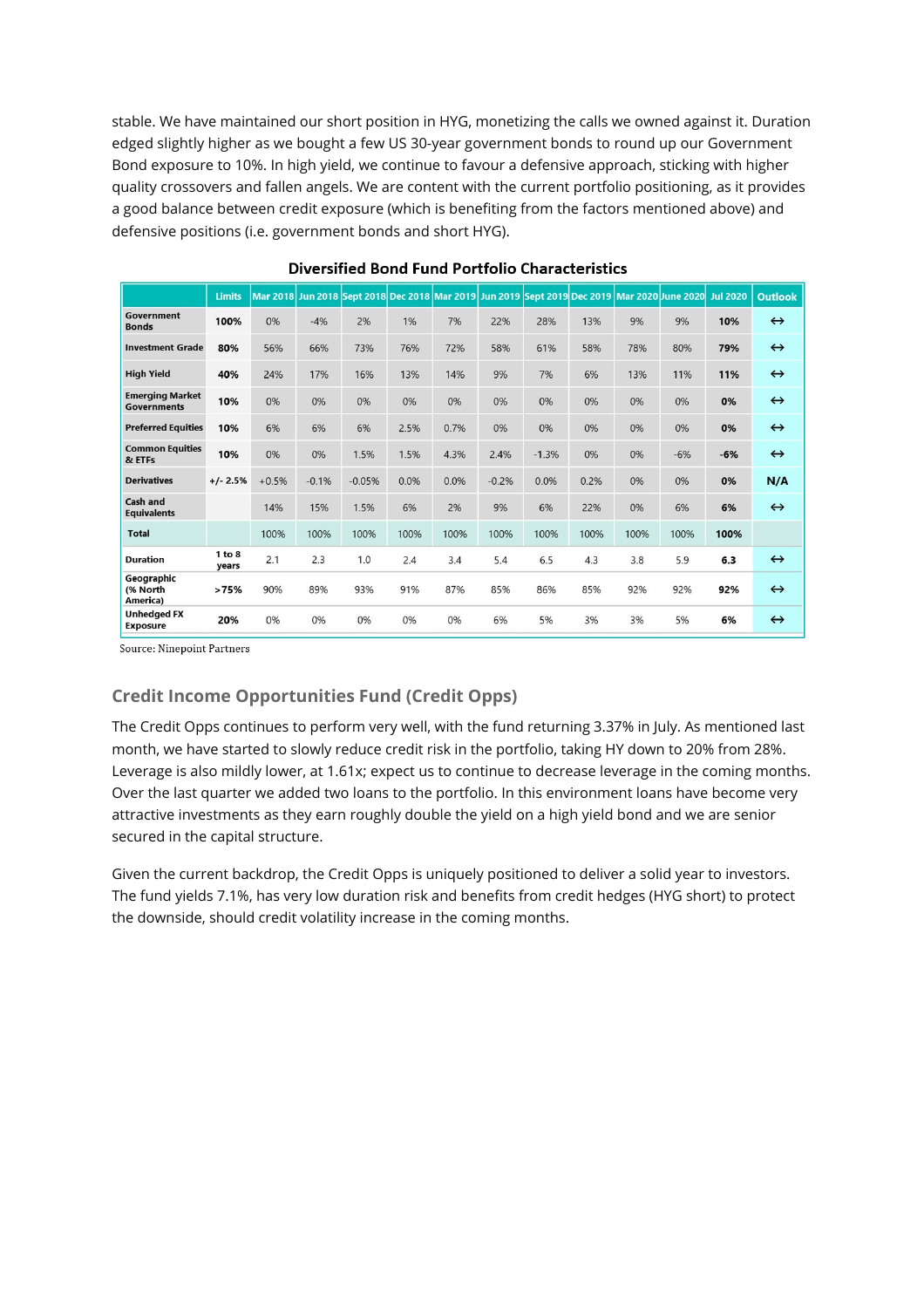|                                       | <b>Limits</b> | Oct 2018 |      |      |         |       |         | Dec 2018   Mar 2019   Jun 2019   Sep 2019   Dec 2019   Mar 2020   Jun 2020 |        | <b>Jul 2020</b> | <b>Outlook</b>    |
|---------------------------------------|---------------|----------|------|------|---------|-------|---------|----------------------------------------------------------------------------|--------|-----------------|-------------------|
| Government<br><b>Bonds</b>            | 100%          | 0%       | 0%   | 6%   | 0%      | 18%   | 0%      | 0%                                                                         | 0%     | 0%              | $\leftrightarrow$ |
| <b>Investment Grade</b>               | 100%          | 58%      | 55%  | 58%  | 53%     | 68%   | 64%     | 72%                                                                        | 65%    | 82%             | 个                 |
| <b>High Yield</b>                     | 40%           | 29%      | 24%  | 19%  | 16%     | 10%   | 6%      | 22%                                                                        | 28%    | 20%             | $\leftrightarrow$ |
| <b>Private Loans</b>                  | 10%           | 3%       | 3%   | 2%   | 3%      | 2%    | 2%      | 4%                                                                         | 7%     | 10%             | $\leftrightarrow$ |
| <b>Preferred Equities</b>             | 10%           | 4%       | 4%   | 0.5% | 0%      | 0%    | 0%      | 0%                                                                         | 0%     | 0%              | $\leftrightarrow$ |
| <b>Common Equities</b><br>& ETFs      | 10%           | 0%       | 0%   | 0%   | 0%      | $-7%$ | $-7%$   | $-10%$                                                                     | $-15%$ | $-15%$          | $\leftrightarrow$ |
| <b>Derivatives</b>                    | $+/- 2.5%$    | 0%       | 0%   | 0%   | $-0.4%$ | 0%    | 0%      | 0%                                                                         | 1%     | 0%              | N/A               |
| Cash and<br><b>Equivalents</b>        |               | 6%       | 14%  | 15%  | 28%     | 8%    | 32%     | 12%                                                                        | 8%     | 3%              | ↓                 |
| <b>Total</b>                          |               | 100%     | 100% | 100% | 100%    | 100%  | 100%    | 100%                                                                       | 100%   | 100%            |                   |
| <b>Duration</b>                       | 0 to 5 years  | 2.5      | 2.1  | 2.9  | 2.2     | 2.9   | 1.7     | 2.6                                                                        | 3.3    | 3.1             | $\leftrightarrow$ |
| Leverage                              | $0-4x$        | 0.7x     | 0.7x | 1.0x | 1.0x    | 0.77x | 1.04x   | 0.87x                                                                      | 1.67x  | 1.61x           | ↓                 |
| <b>Unhedged FX</b><br><b>Exposure</b> | >25%          | 0%       | 0%   | 0%   | 2.7%    | 5.1%  | $-3.2%$ | 0%                                                                         | 0.3%   | 0.6%            | $\leftrightarrow$ |

#### **Credit Income Opportunities Portfolio Characteristics**

Source: Ninepoint Partners

# **Conclusion**

Enjoy this beautiful summer and until next month.

#### **Mark & Etienne**

Ninepoint Partners

i Source: Bloomberg Private Forecaster Consensus Estimates, as of August 11th 2020.

ii These figures are calculated using the ICE Bond Indices for US and Canadian Corporate Investment Grade Indices.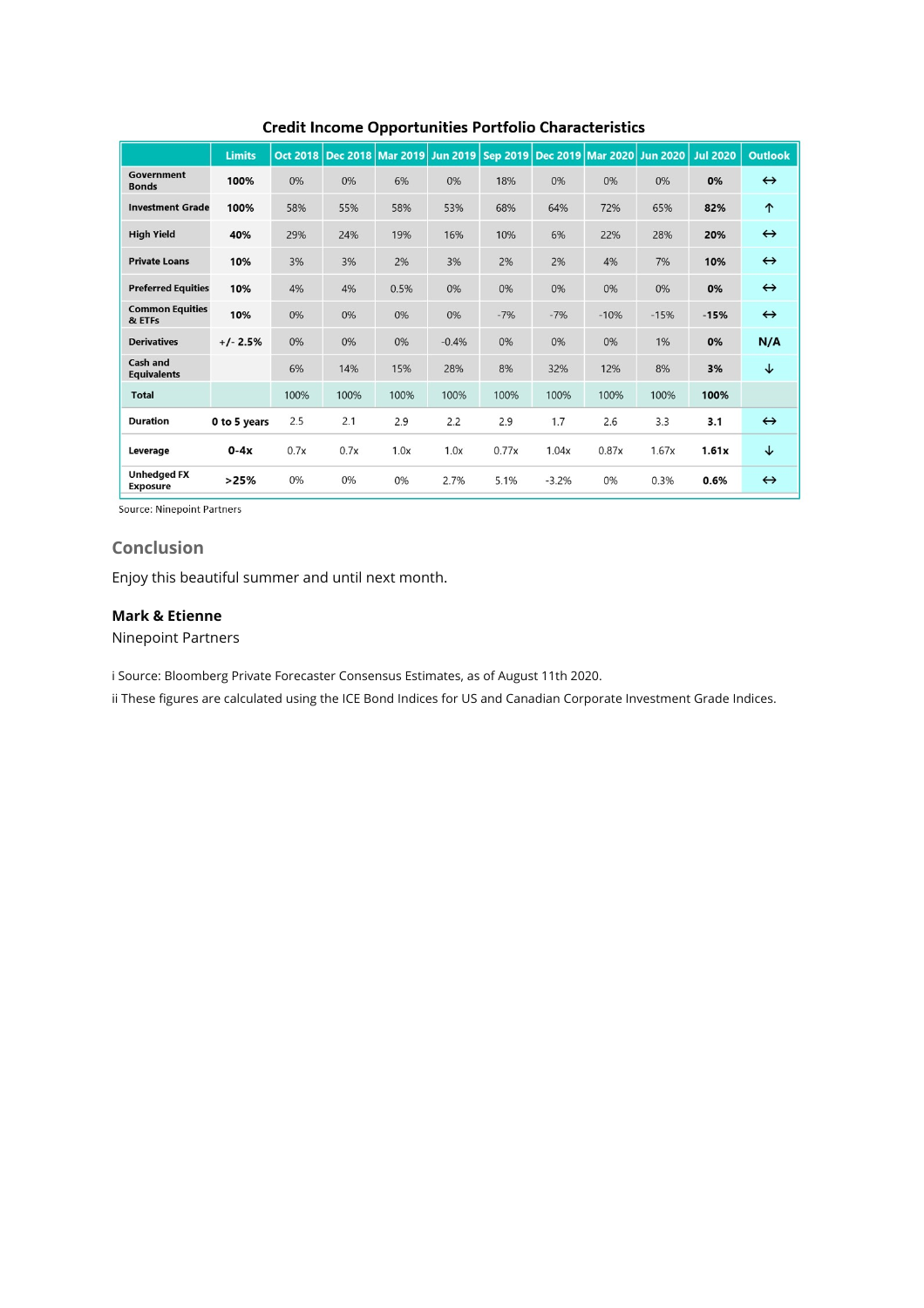#### NINEPOINT DIVERSIFIED BOND CLASS - COMPOUNDED RETURNS<sup>1</sup> AS OF JULY 31, 2020 (SERIES F NPP221)

|      | 1M  | <b>YTD</b> | 3M   | 6M   | 1YR  | 3YR  | 5YR  | <b>INCEPTION</b> |
|------|-----|------------|------|------|------|------|------|------------------|
| Fund | .4% | 5.5%       | 3.8% | 4.2% | 5.8% | 3.8% | 3.7% | 4.8%             |

#### NINEPOINT DIVERSIFIED BOND FUND - COMPOUNDED RETURNS<sup>1</sup> AS OF JULY 31, 2020 (SERIES F NPP118)

|      | 1M   | <b>YTD</b> | 3M   | 6М   | 1YR  | 3YR  | 5YR  | <b>INCEPTION</b> |
|------|------|------------|------|------|------|------|------|------------------|
| Fund | 1.4% | 5.7%       | 3.9% | 4.3% | 6.0% | 4.0% | 3.8% | 4.7%             |

# NINEPOINT CREDIT INCOME OPPORTUNITIES FUND - COMPOUNDED RETURNS<sup>1</sup> AS OF JULY 31, 2020 (SERIES F NPP507)

|      | 1M   | <b>YTD</b> | 3M   | 6M   | 1YR  | 3YR  | 5YR  | <b>INCEPTION</b> |
|------|------|------------|------|------|------|------|------|------------------|
| Fund | 3.4% | 6.1%       | 9.6% | 5.5% | 7.0% | 4.5% | 4.7% | 4.7%             |

 $^1$  All Ninepoint Diversified Bond Fund/Class returns and fund details are a) based on Series F units; b) net of fees; c) annualized if period is greater than one year; d) as at July 31, 2020  $^1$  All Ninepoint Credit Income Opportunities Fund returns and fund details are a) based on Class F units (closed to subscriptions); b) net of fees; c) annualized if period is greater than one year; d) as at July 31, 2020.

**The Risks associated worth investing in a Fund depend on the securities and assets in which the Funds invests, based upon the Fund's particular objectives. There is no assurance that any Fund will achieve its investment objective, and its net asset value, yield and investment return will uctuate from time to time with market conditions. There is no guarantee that the full amount of your original investment in a Fund will be returned to you. The Funds are not insured by the Canada Deposit Insurance Corporation or any other government deposit** insurer. Please read a Fund's prospectus or offering memorandum before investing.

Ninepoint Credit Income Opportunities Fund is offered on a private placement basis pursuant to an offering memorandum and are only available to investors who meet certain eligibility or minimum purchase amount requirements under applicable securities legislation. The offering memorandum contains important information about the Funds, including their investment objective and strategies, purchase options, applicable management fees, performance fees, other charges and expenses, and should be read carefully before investing in the Funds. Performance data represents past performance of the Fund and is not indicative of future performance. Data based on performance history of less than five years may not give prospective investors enough information to base investment decisions on. Please contact your own personal advisor on your particular circumstance. This communication does not constitute an offer to sell or solicitation to purchase securities of the Fund.

Ninepoint Partners LP is the investment manager to the Ninepoint Funds (collectively, the "Funds"). Commissions, trailing commissions, management fees, performance fees (if any), other charges and expenses all may be associated with mutual fund investments. Please read the prospectus carefully before investing. The indicated rate of return for series F units of the Fund for the period ended July 31, 2020 is based on the historical annual compounded total return including